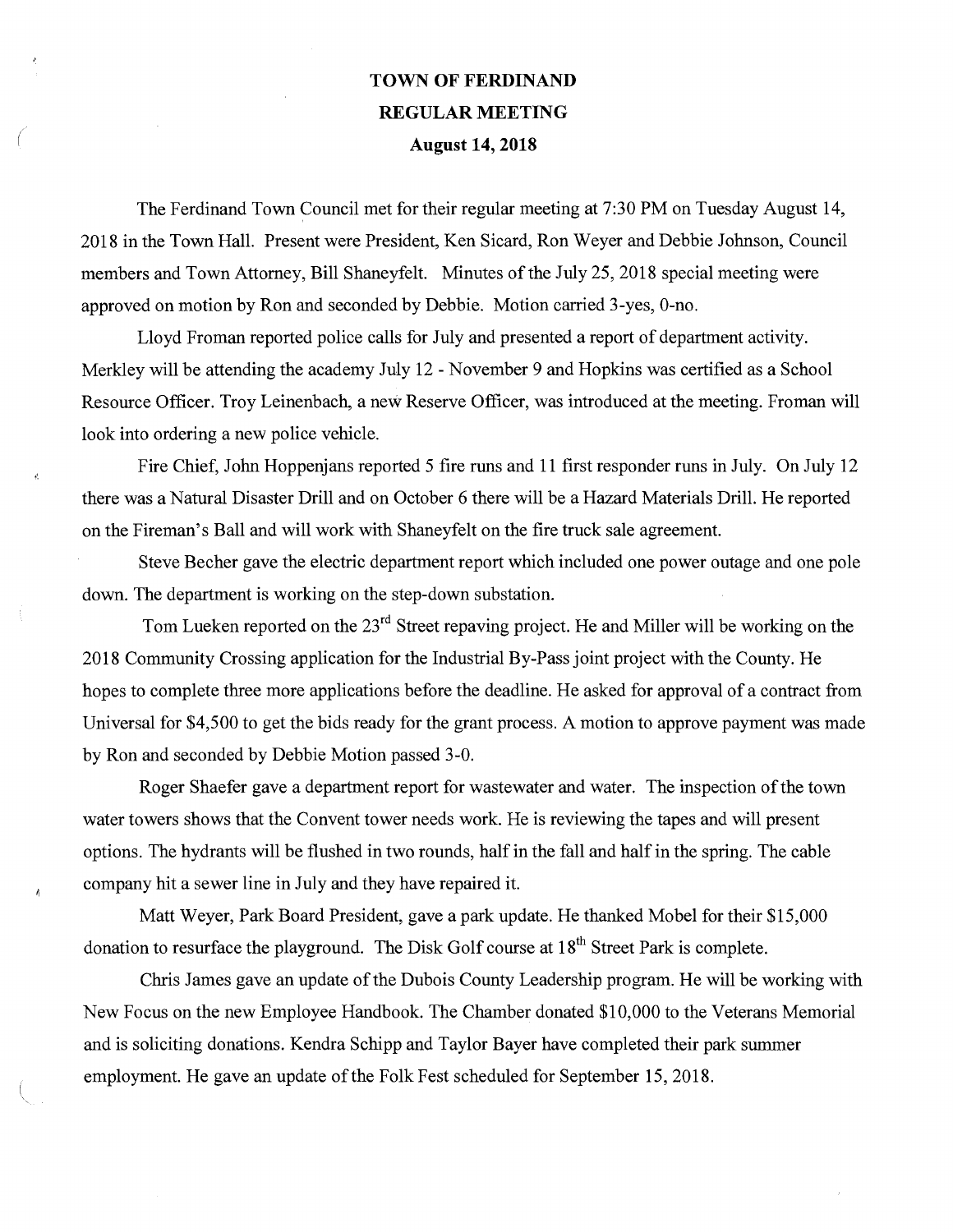Ken is talking to candidates for the BZA, Economic Development and Planning Commission appointments.

John Wetzel reported on the Phosphorus Project and presented a request for payments to Graves for \$112,570 and a payment to Midwest Engineering for \$3,460 and to Shaneyfelt and Bohnenkemper for \$10,000. These payments represent the final payments related to the Phosphorus Project. The total Graves contract for the Division Two portion was \$1,661,328. Total project cost was just under \$2,066,000. The original project cost was estimated to be \$2, 112,000. A motion was made by Ron to approve his request and seconded by Debbie. Motion passed 3-0. He noted there is a balance of \$46,153 available from US Rural Development. He requested permission to complete the application to request these funds be released to be applied to the sludge truck purchase made by the wastewater department. A motion was made by Debbie to approve his request. The motion was seconded by Ron. Motion passed 3-0.

 $\vec{r}_i$ 

There being no discussion, at 8:00 PM a motion was made by Deb to close the Best Chairs Abatement Hearing. Motion was seconded by Ron. Motion passed 3-0. A motion was made by Deb to adopt Resolution TA-15-2W allowing relief to Best Chairs, LLC to allow a late filing of the compliance reporting related to tax abatement that was due May 15, 2018. The Motion was seconded by Ron. Motion passed 3-0. Shaneyfelt stated that during the July 10, 2018 Council Meeting, the late filing was granted to Knu LLC in error. This motion was to correct that error.

Matt Weyer and Brett Schipp from Universal gave a presentation on the Old Town Lake project. The total project cost is estimated to be \$400,000. The approved grant of \$200,000 will be matched by the Town in ftinds, donations and in-kind contributions. Lisa Gehlhausen with Region 15 is administering the grant process. The 3 year project would include a one mile walking trail, restrooms, a parking area and renovating the pump house to be an open air shelter house. Matt Weyer requested permission to begin the bid process for the OTL project. A motion was made by Deb to begin the bid process, seconded by Ron. Motion passed 3-0.

Tom Lueken requested signing of the Community Crossing Commitment Letter related to the Industrial Park Road repaving project that will be done jointly with the County at an estimated total cost of \$191,806.11. If the grant is awarded, the Town's commitment would be \$47,951.52. The State would fund 75%, the remaining 25% would be split between the County 13% and the Town 12%. A motion was made by Ron and seconded by Debbie to approve signing of the commitment letter. Motion passed 3-0. The Town plans to apply for grants for repaving of three more streets in town.

Steve gave an update of the Sisters' Project; he noted temporary power was added. Roger added that the fire hydrant line was laid.